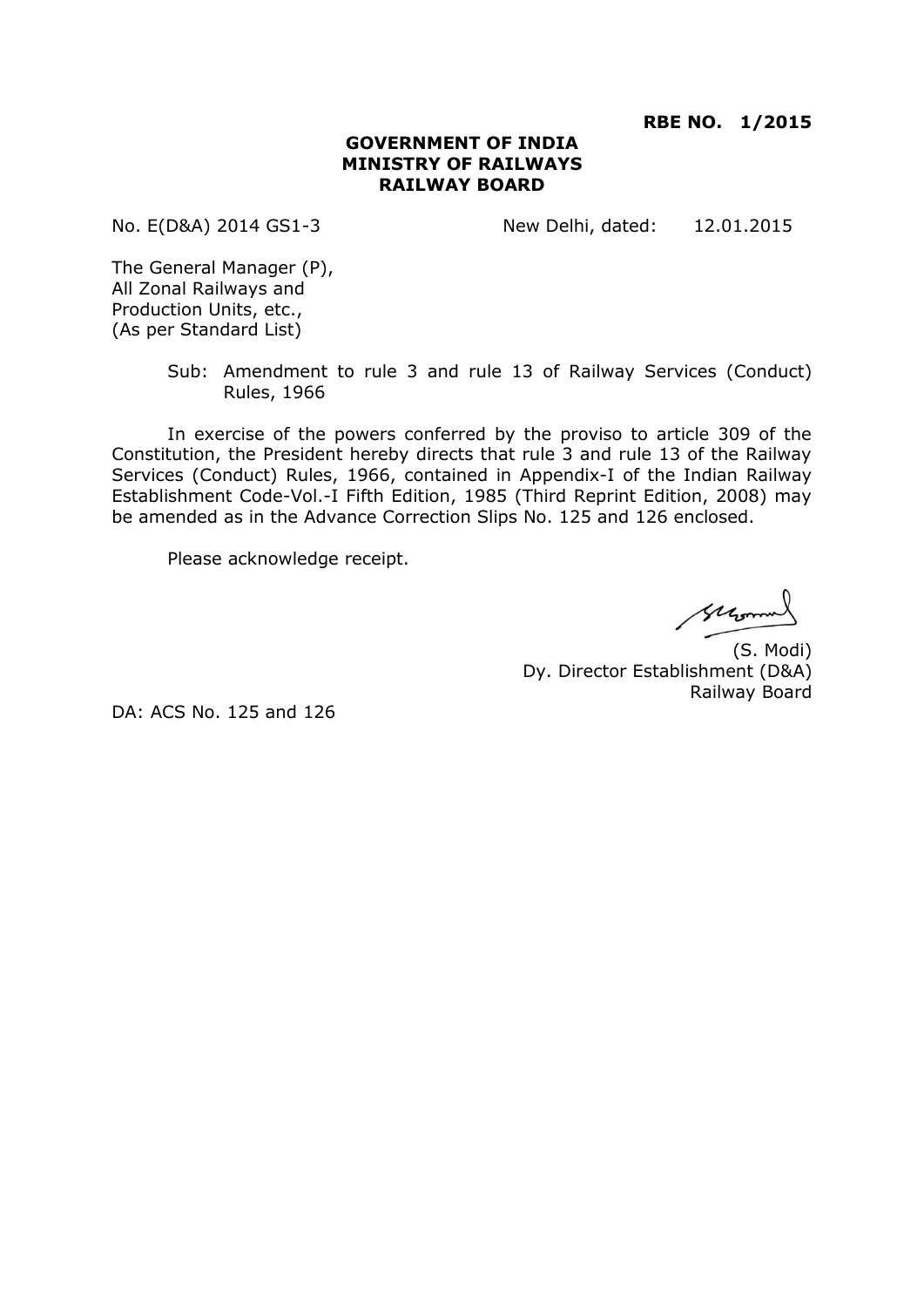### **INDIAN RAILWAY ESTABLISHMENT CODE – VOL.I (FIFTH EDITION 1985 THIRD REPRINT EDITION, 2008)**

### **Appendix-I- Railway Services (Conduct) Rules, 1966**

### **Advance Correction Slip No. 125**

In the Railway Services (Conduct) Rules, 1966, in Rule 3:-

1. In sub-rule (1), after clause (iii), the following clauses shall be inserted, namely:-

- "(iv) commit himself to and uphold the supremacy of the Constitution and democratic values;
- (v) defend and uphold the sovereignty and integrity of India, the security of the State, public order, decency and morality;
- (vi) maintain high ethical standards and honesty;
- (vii) maintain political neutrality;
- (viii) promote the principles of merit, fairness and impartiality in the discharge of duties;
- (ix) maintain accountability and transparency;
- (x) maintain responsiveness to the public, particularly to the weaker section;
- (xi) maintain courtesy and good behaviour with the public;
- (xii) take decisions solely in public interest and use or cause to use public resources efficiently, effectively and economically;
- (xiii) declare any private interests relating to his public duties and take steps to resolve any conflicts in a way that protects the public interest;
- (xiv) not place himself under any financial or other obligations to any individual or organisation which may influence him in the performance of his official duties;
- (xv) not misuse his position as railway servant and not take decisions in order to derive financial or material benefits for himself, his family or his friends;
- (xvi) make choices, take decisions and make recommendations on merit alone;
- (xvii) act with fairness and impartiality and not discriminate against anyone, particularly the poor and the under-privileged sections of society;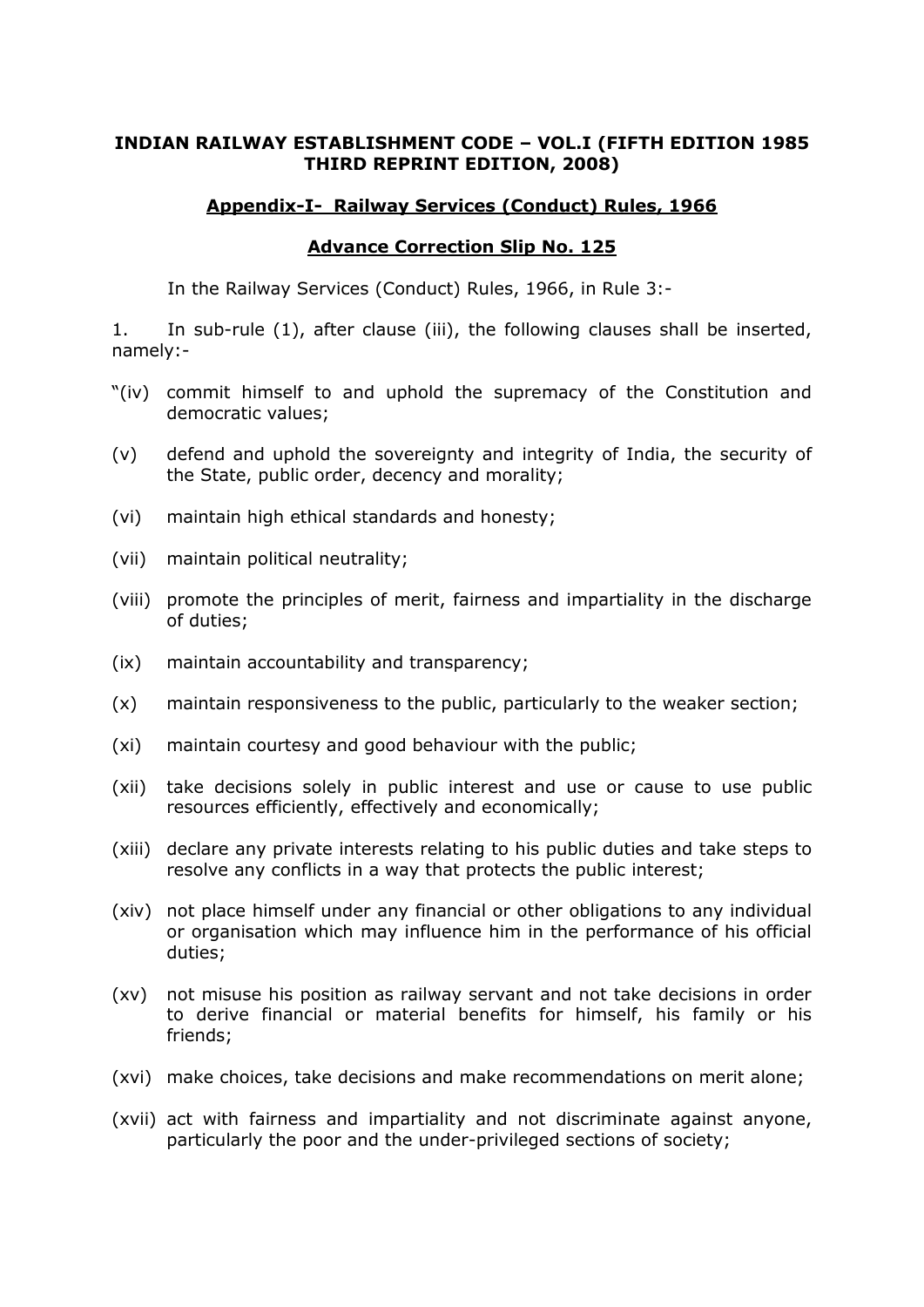- (xviii) refrain from doing anything which is or may be contrary to any law, rules, regulations and established practices;
- (xix) maintain discipline in the discharge of his duties and be liable to implement the lawful orders duly communicated to him;
- (xx) maintain confidentiality in the performance of his official duties as required by any laws for the time being in force, particularly with regard to information, disclosure of which may prejudicially affect the sovereignty and integrity of India, the security of the State, strategic, scientific or economic interests of the State, friendly relation with foreign countries or lead to incitement of an offence or illegal or unlawful gain to any person;
- (xxi) perform and discharge his duties with the highest degree of professionalism and dedication to the best of his abilities.
- 2. In clause (ii) of sub-rule (1), the word "and" may be deleted."

(Authority – Railway Board's letter No. E(D&A) 2014 GS1-3 dated 12.01.2015)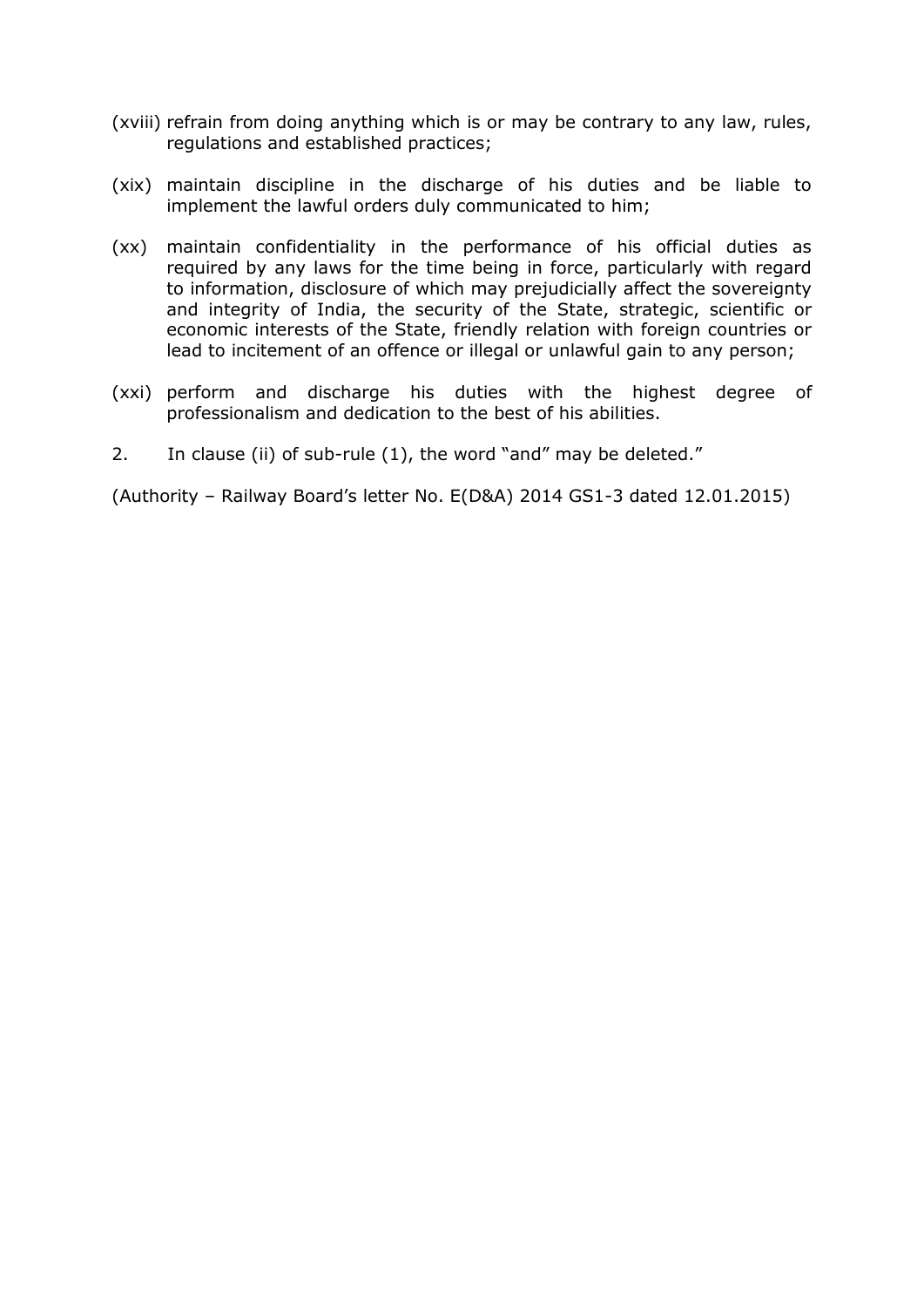### **INDIAN RAILWAY ESTABLISHMENT CODE – VOL.I (FIFTH EDITION 1985 THIRD REPRINT EDITION, 2008)**

#### **Appendix-I- Railway Services (Conduct) Rules, 1966**

#### **Advance Correction Slip No. 126**

In the Railway Services (Conduct) Rules, 1966, in Rule 13, in sub-rule (2), for clauses (i), (ii), (iii) and (iv), the following clauses shall be substituted, namely:-

- "(i) rupees twenty five thousand in the case of a Railway servant holding any Group 'A' post;
- (ii) rupees fifteen thousand in the case of a Railway servant holding any Group 'B' post;
- (iii) rupees seven thousand five hundred in the case of a Railway servant holding any Group 'C' post."

(Authority – Railway Board's letter No. E(D&A) 2014 GS1-3 dated 12.01.2015)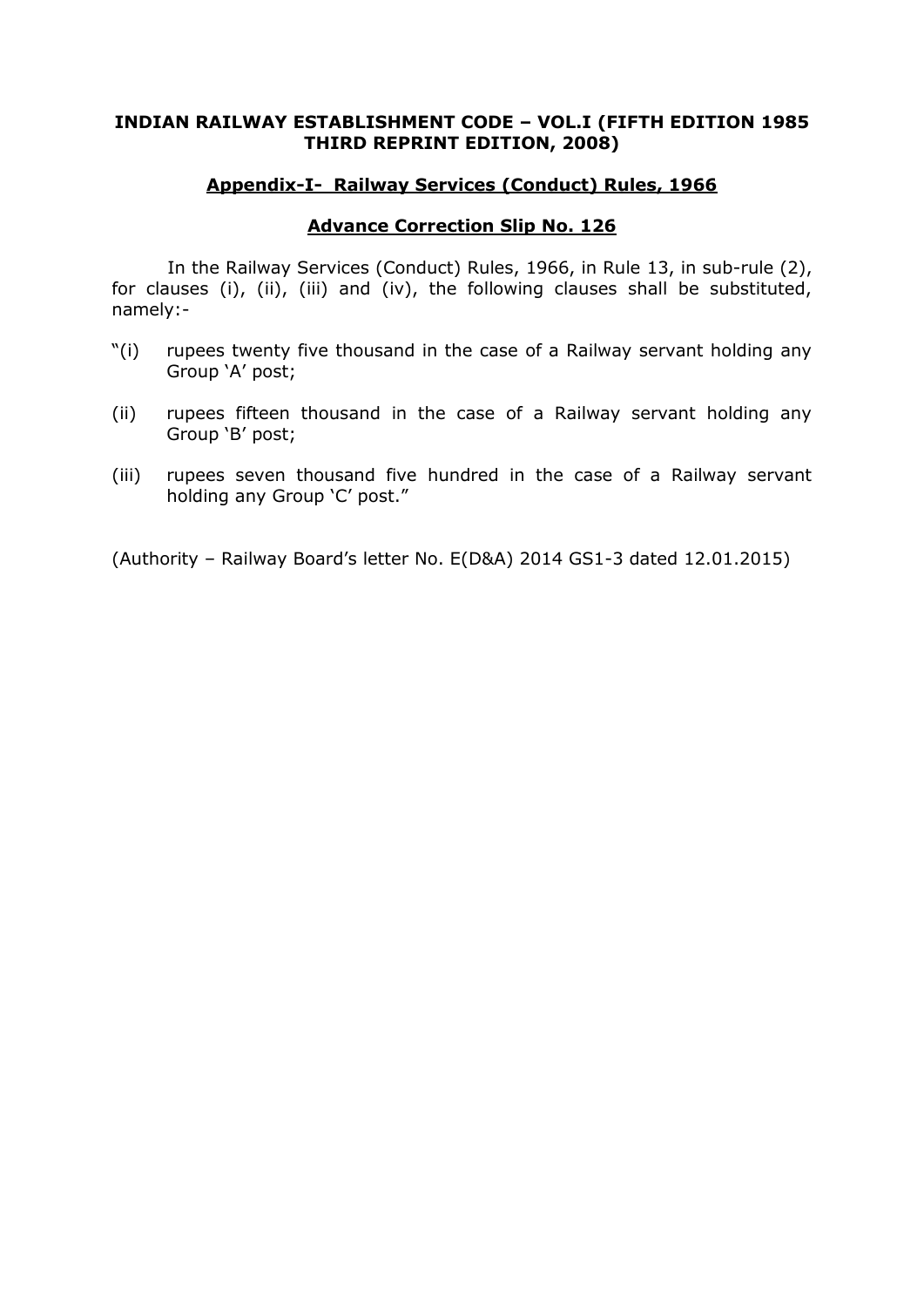**आरबीई सं. 1/2015**

**भारत सरकार रेल मंत्रालय रेलवे बोर्ड**

**सं.ई(र्ीएंर्ए)/2014/जीएस 1-3 नई दिल ली0, दिनांक 12.01.2015**

**महाप्रबंधक (कार्मडक) सभी भारतीय रेलें और उत पािन ाकाायां आदि (मानक सूची के अनुसार)**

> **ववषय:- रेल सेवा (आचरण) ननयम, 1966 के ननयम 3 और ननयम 13 में संशोधन. \*\*\*\*\*\*\***

संविधान के अनुच्छेद 309 के परंतुक द्वारा प्रदत्त शक्तियों का प्रयोग करते हुए राष्ट्रपति एतद्दवारा निर्देश देते हैं कि भारतीय रेल स्थापना संहिता-जिल्द I, पांचवा संस्करण, 1985 (तृतीय पुनर्मुद्रण संस्करण, 2008) के परिशिष्ट- । में अंतर्विष्ट रेल सेवा (आचरण) नियम, 1966 के नियम 3 और 13 को संलग्न अग्रिम शुद्धि पर्ची सं. 125 और 126 के अनुसार संशोधित किया जाए.

कृपया पावती दें.

 $z$ tato a  $z$ 

(एस. र्ोदी) उपनिदेशक स्थापना (अन्.एवं अपील) रेलवे बोर्ड.

संलग्नक: अग्रिम शुद्धि पर्ची सं. 125 और 126.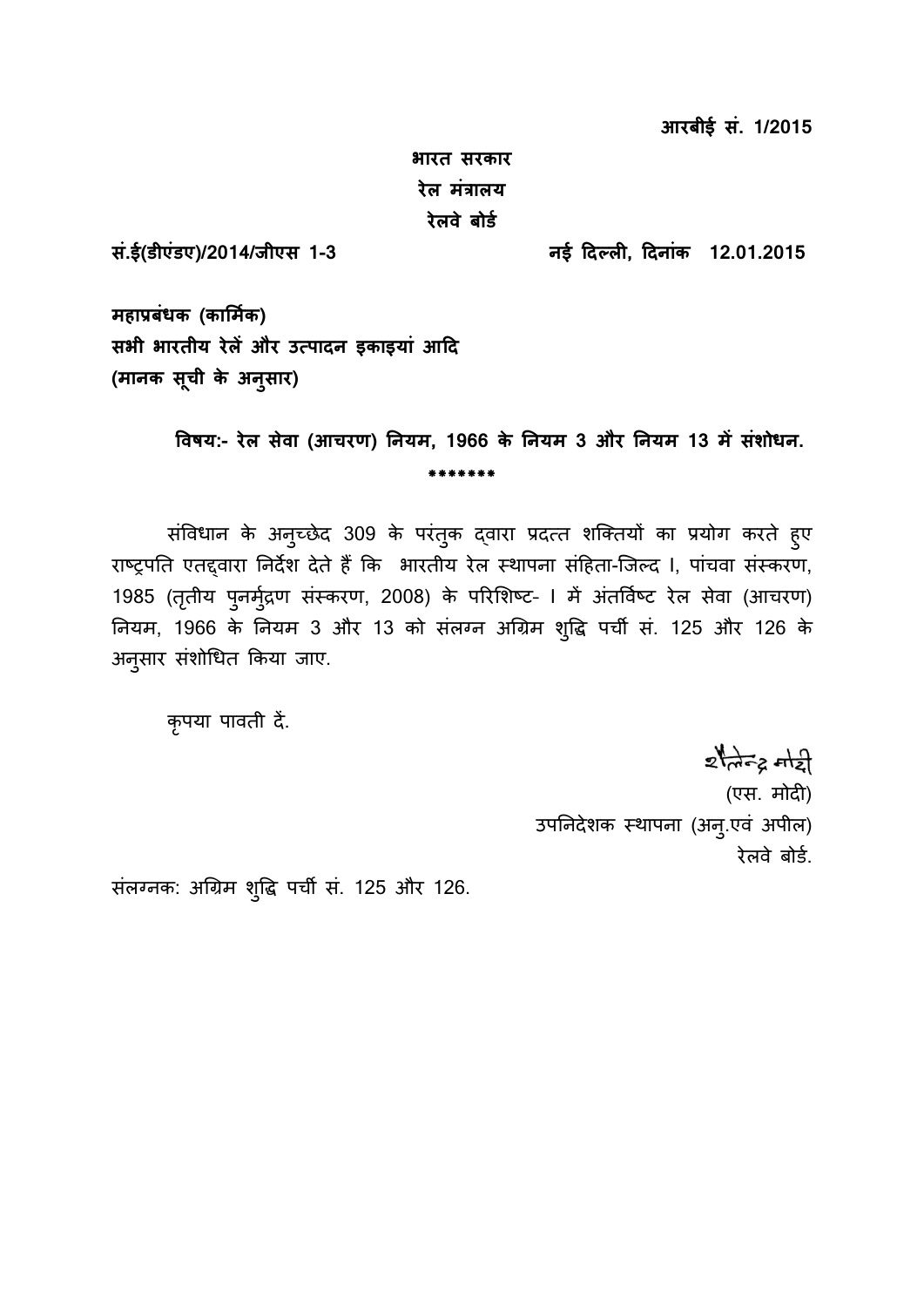# **भारतीय रेल स् ाापना संदहता-जजल ि-I(पांचवा संस् करण, 1985 ततृ ीय पुनमुद्रड ण संस्करण, 2008)**

### **पररर्शष् े– I रेल सेवा (आचरण) ननयम, 1966**

### **अग्रिम शुवि पची सं. 125**

रेल सेवा (आचरण) नियम, 1966, में नियम 3 में :-

- 1. उपनियम (1) में खंड (iii) के बाद निम्नलिखित खंड शामिल किए जाएंगे, अर्थात:-
- "(iv) संविधान की सर्वोच्चता और लोकतांत्रिक मूल्यों के प्रति बचनबद्ध रहेगा;
- (v) भारत की संप्रभुता और अखंडता, राष्ट्र, सार्वजनिक व्यवस्था, शिष्टता एवं नैतिकता की रक्षा करेगा एवं उसकी मर्यादा को बनाए रखेगा:
- (vi) उच्च नैतिक मानकों और ईमानदारी को बनाए रखेगा;
- (vii) राजनीतिक तटस्थता बनाए रखेगा;
- (viii) कर्त्तव्यों के निर्वहन में योग्यता, ईमानदारी और निष्पक्षता के सिद्धांतों को बढ़ावा देगा;
- (ix) जवाबदेही और पादर्शिता बनाए रखेगा;
- (x) जनता, विशेषत: कमजोर वर्गों के प्रति अनुक्रियाशील बना रहेगा;
- (xi) जनता के साथ शिष्ट और सद व्यवहार बनाए रखेगा;
- (xii) केवल लोकहित में निर्णय लेगा, सार्वजनिक संसाधनों का उपयोग कार्यकुशलता और प्रभावी ढंग से तथा मितव्ययिता से करेगा और करवाएगा:
- (xiii) अपने सार्वजनिक कर्त्तव्यों से जुड़े किसी निजी हित को प्रकट करेगा एवं किसी अंतर्विरोध का समाधान करने के लिए ऐसे कदम उठाएगा जिससे लोक हित की रक्षा होती हो;
- (xiv) किसी व्यक्ति अथवा संगठन से किसी प्रकार का वित्तीय अथवा अन्य प्रकार का आभार स्वीकार नहीं करेगा जिससे सरकारी कार्य का निष्पादन प्रभावित हो: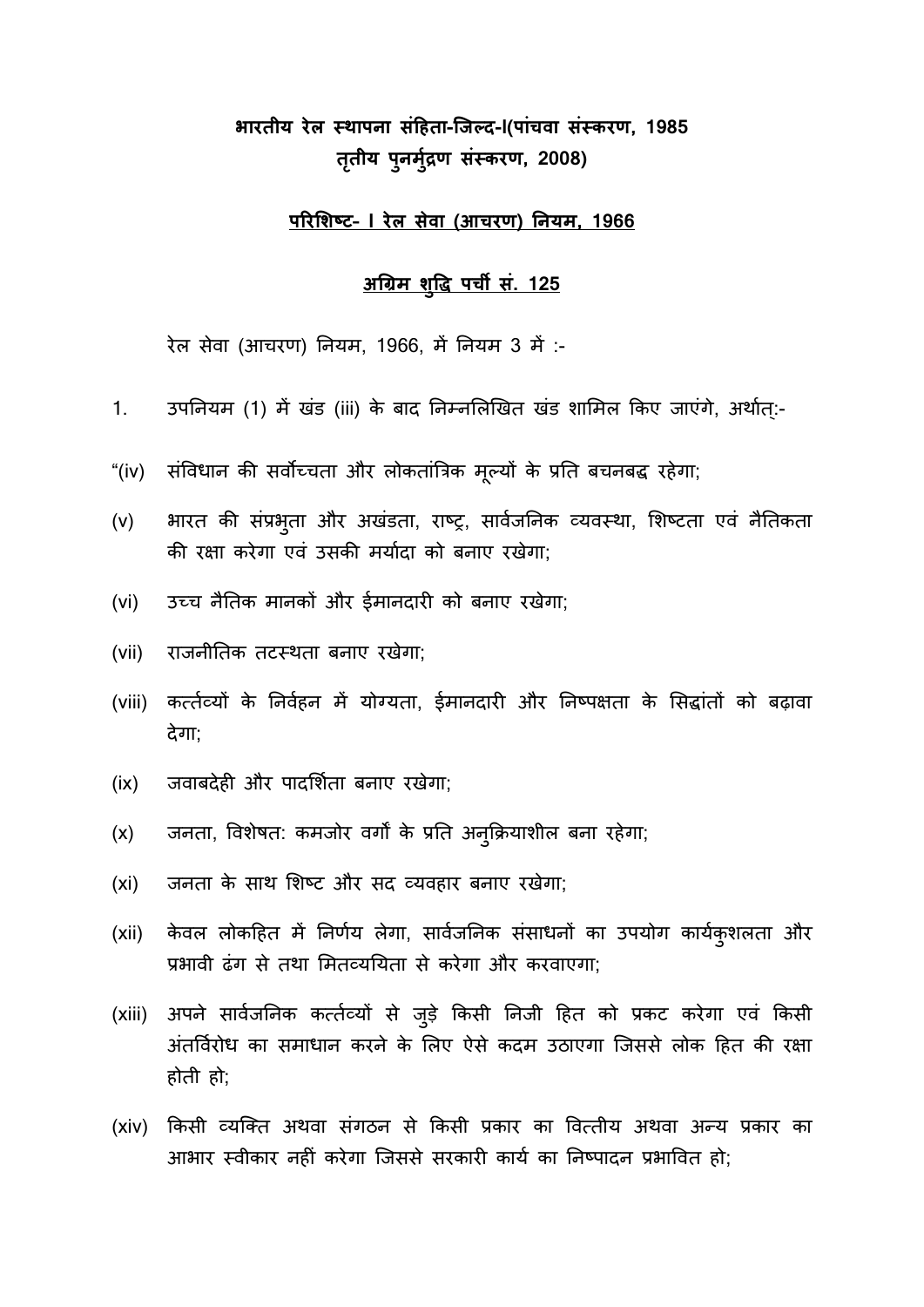- (xv) रेल सेवक के रूप में अपने पद का दुरूपयोग नहीं करेगा और न ही स्वयं के लिए, अपने परिवार के लिए या मित्रों के लिए वित्तीय अथवा भौतिक संसाधन के रूप में लाभ प्राप्त करने के लिए कोई निर्णय लेगा;
- (xvi) केवल योग्यता के आधार पर निर्वचन करेगा, निर्णय लेगा और सिफारिश करेगा;
- (xvii) ईमानदारी एवं निष्पक्षता से कार्य करेगा एवं किसी के प्रति विशेषकर समाज के गरीब एवं सुविधाओं से वंचित वर्गों के प्रति भेदभाव नहीं करेगा;
- (xviii) किसी कानून, नियम, विनियम एवं स्थापित परिपाटियों के विरूद्ध कोई कार्य करने से विरत रहेगा;
- (xix) अपने कर्त्तव्य पालन के प्रति अनुशासित रहेगा और स्वयं को संसूचित विधि सम्मत आदेशों का पालन करेगा;
- (xx) तत्सामयिक किसी कानून में की गई अपेक्षा के अनुसार विशेषकर ऐसी सूचना, जिसके प्रकटन से भारत की संप्रभुता एवं अखंडता, राष्ट्र की सुरक्षा, राष्ट्र की रणनीतिक, वैज्ञानिक या आर्थिक हित,विदेशों के साथ मैत्रीपूर्ण संबंधों पर प्रतिकूल प्रभाव पड़ता हो या किसी अपराध के लिए द्ष्प्रेरणा मिलती हो या किसी व्यक्ति को अवैध या गैर-कानूनी लाभ प्राप्त होता हो, के संबंध में अपने शासकीय दायित्व का निर्वहन करते हुए गोपनरोता बनाए रखेगा;
- (xxi) अपनी उच्चतर पेशेवर योग्यता और समर्पण के साथ कर्त्तव्य का निर्वहन करेगा.
- 2. उपनियम(1) के खंड (ii) में शब्द "और" हटा दिया जाए."

(प्राधिकार- रेलवे बोर्ड का पत्र सं. ई(डीएंडए) 2014 जी.एस.1-3 तारीख 12.01.2015)